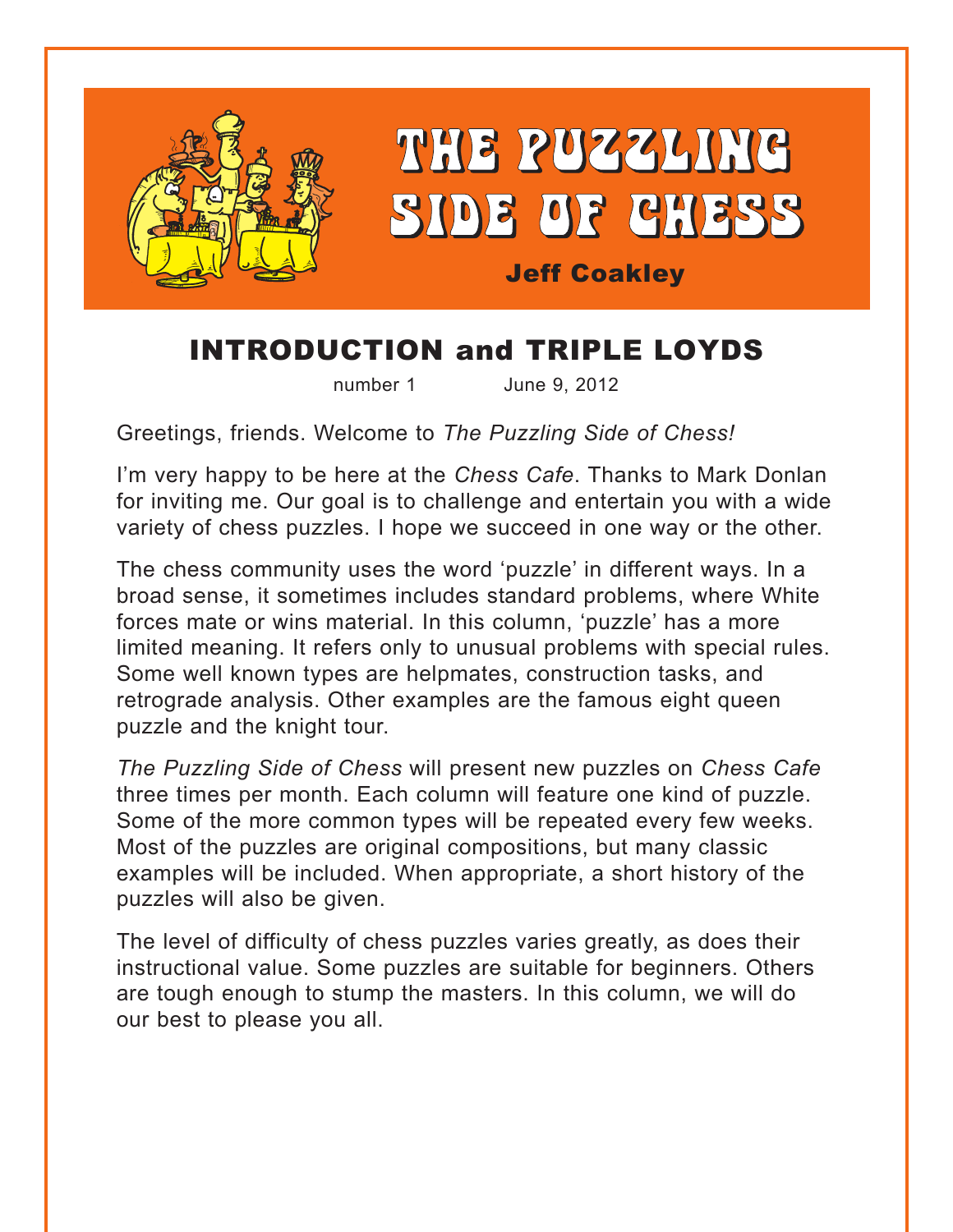

I became interested in chess puzzles about twenty years ago while teaching chess at several schools in Toronto. I found that puzzles often generated more interest than standard problems, especially among the kids who were less keen. It didn't take long to exhaust my small selection of puzzles, so I started making them myself. I've continued to collect and create chess puzzles ever since.

This edition of *The Puzzling Side of Chess* introduces a puzzle called the "triple loyd". It is named after Sam Loyd, who published the prototype in the French chess magazine *Le Sphinx* in October 1866.

Sam Loyd was born in Philadelphia in 1841, but lived most of his life in New York City. Although he was a strong chess player, he is best known as a composer of problems and puzzles. As a professional puzzle maker, he also created hundreds of puzzles that were not related to chess, selling them to newspapers and magazines, and to private businesses as advertising gimmicks.



Sam Loyd's nickname was "The Puzzle King". So it is fitting that we begin this first column with one of his puzzles.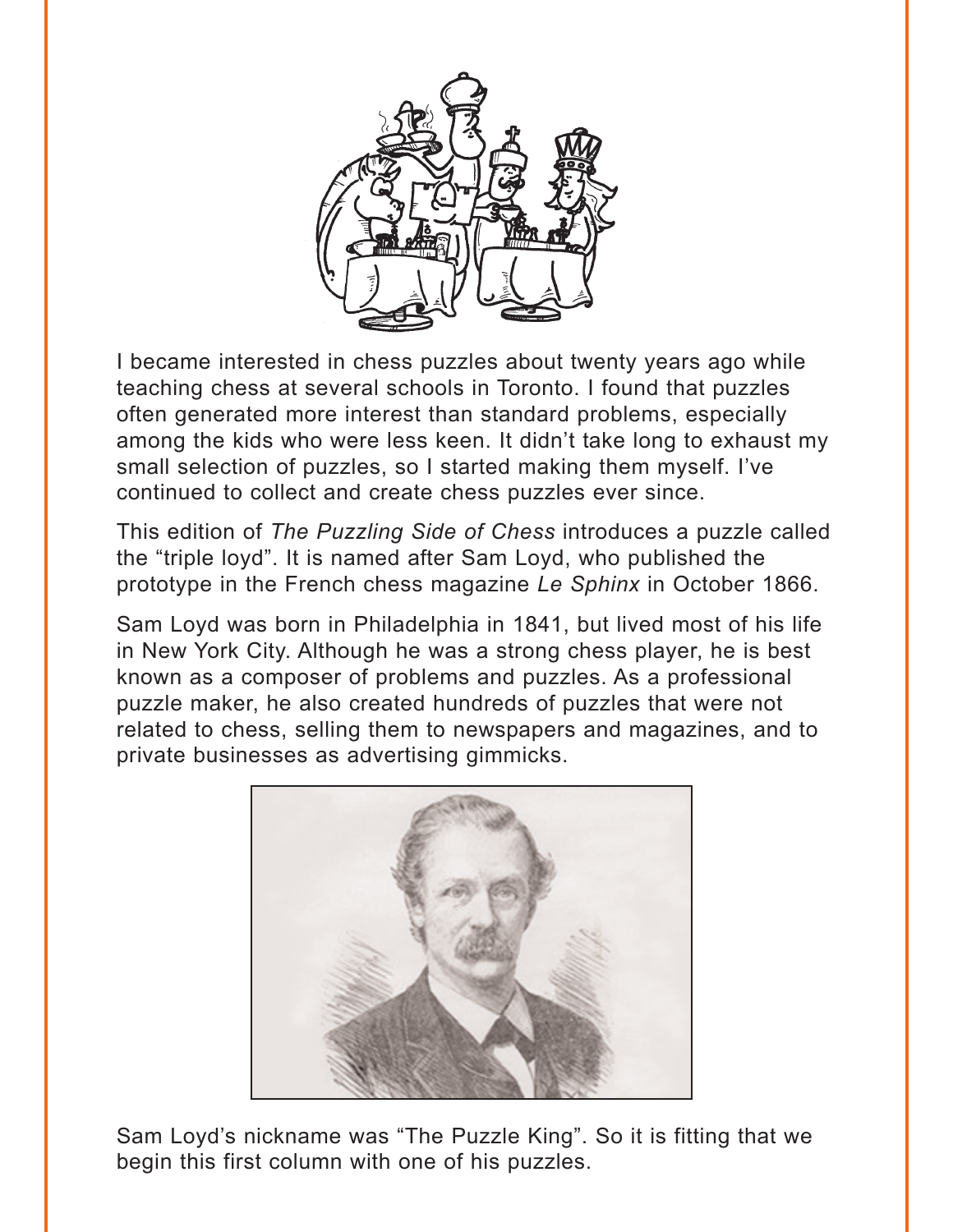**[Triple Loyd 01](#page-4-0)**

Sam Loyd 1866

<span id="page-2-0"></span>

A triple loyd is actually three puzzles in one. As you can see, there is no black king in the diagram. In each part of the puzzle, your task is to put him on the board. **Place the black king so that:**

- **A. Black is in checkmate.**
- **B. Black is in stalemate.**
- **C. White has mate in 1.**

This is the only triple loyd that Sam Loyd ever published, and of course, he did not call it a "triple loyd". That was a name I came up with more than a century later.

Perhaps the most interesting thing about this Sam Loyd original is that there was a fourth part of the puzzle. A quadruple loyd, so to speak.

## **D. Place the black king on a square where he could never be mated, no matter how the white pieces are rearranged.**

The triple loyd is one of my favourite puzzle types. It makes an excellent exercise for students, developing their vision of the board and recognition of mating patterns. It is also a fun puzzle, like a sudoku or crossword, which can provide any player with a few minutes of idle amusement.

**Solutions** are given at the end of the column. This pdf document contains hyperlinks between each puzzle and its solution. To advance to the solution, click on the underlined title above the puzzle diagram. To return to the puzzle, click on the title above the solution.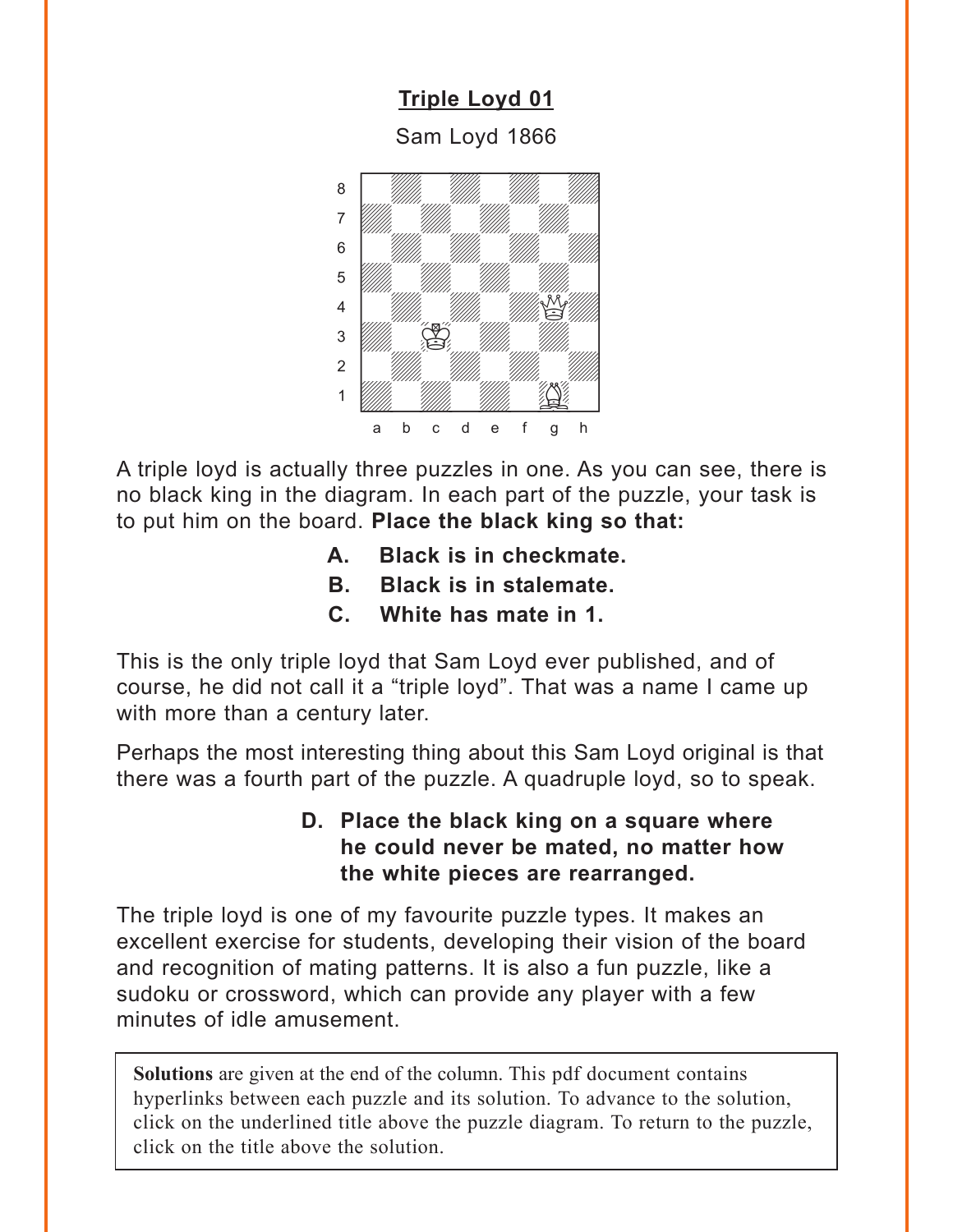<span id="page-3-0"></span>Before proceeding, here are two notes on triple loyds.

- 1. The stalemate square (part B) will never be the same as the mate in 1 square (part C). That would be considered a compositional flaw.
- 2. It is probably obvious, but in part C, the black king may not be placed on a square where he is in check.



**[Triple Loyd 02](#page-4-0)**

Place the black king on the board so that:

- A. Black is in checkmate.
- B. Black is in stalemate.
- C. White has mate in 1.

**[Triple Loyd 03](#page-5-0)**



Place the black king on the board so that:

- A. Black is in checkmate.
- B. Black is in stalemate.
- C. White has mate in 1.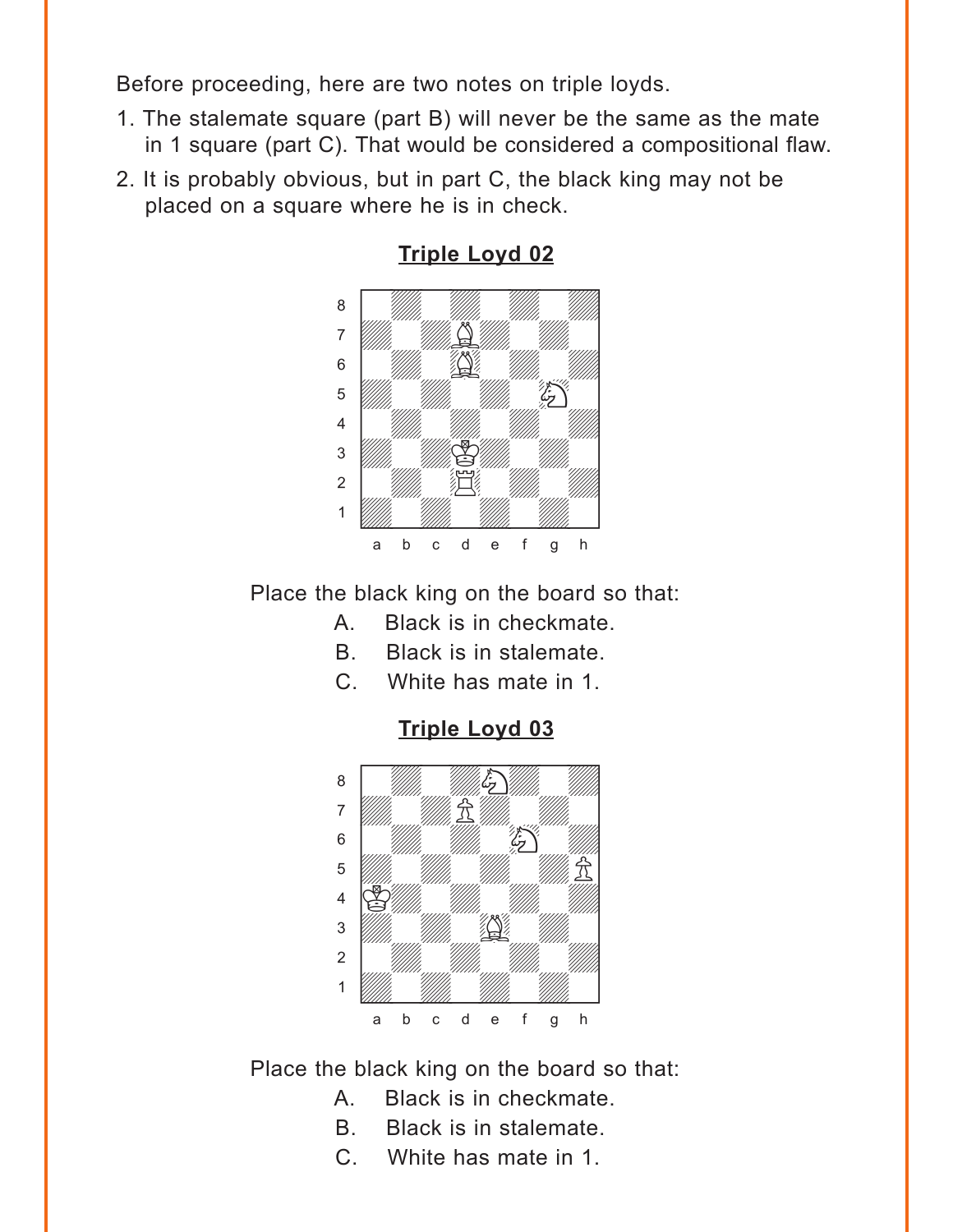## <span id="page-4-0"></span>**SOLUTIONS**

*PDF hyperlinks*. You can advance to the solution of any puzzle by clicking on the underlined title above the diagram. To return to the puzzle, click on the title above the solution diagram.

**[Triple Loyd 01](#page-2-0)**



A. Ke3# B. Kh1= C. Ka8 (Qc8#) D. Kg7

Concerning part D, it is impossible for a lone black king to be mated on g7 by a white king, queen, and dark-square bishop. The same is true for the square b2, but in this puzzle, the black king cannot be placed on b2 because that would be next to the white king on c3. Very clever.